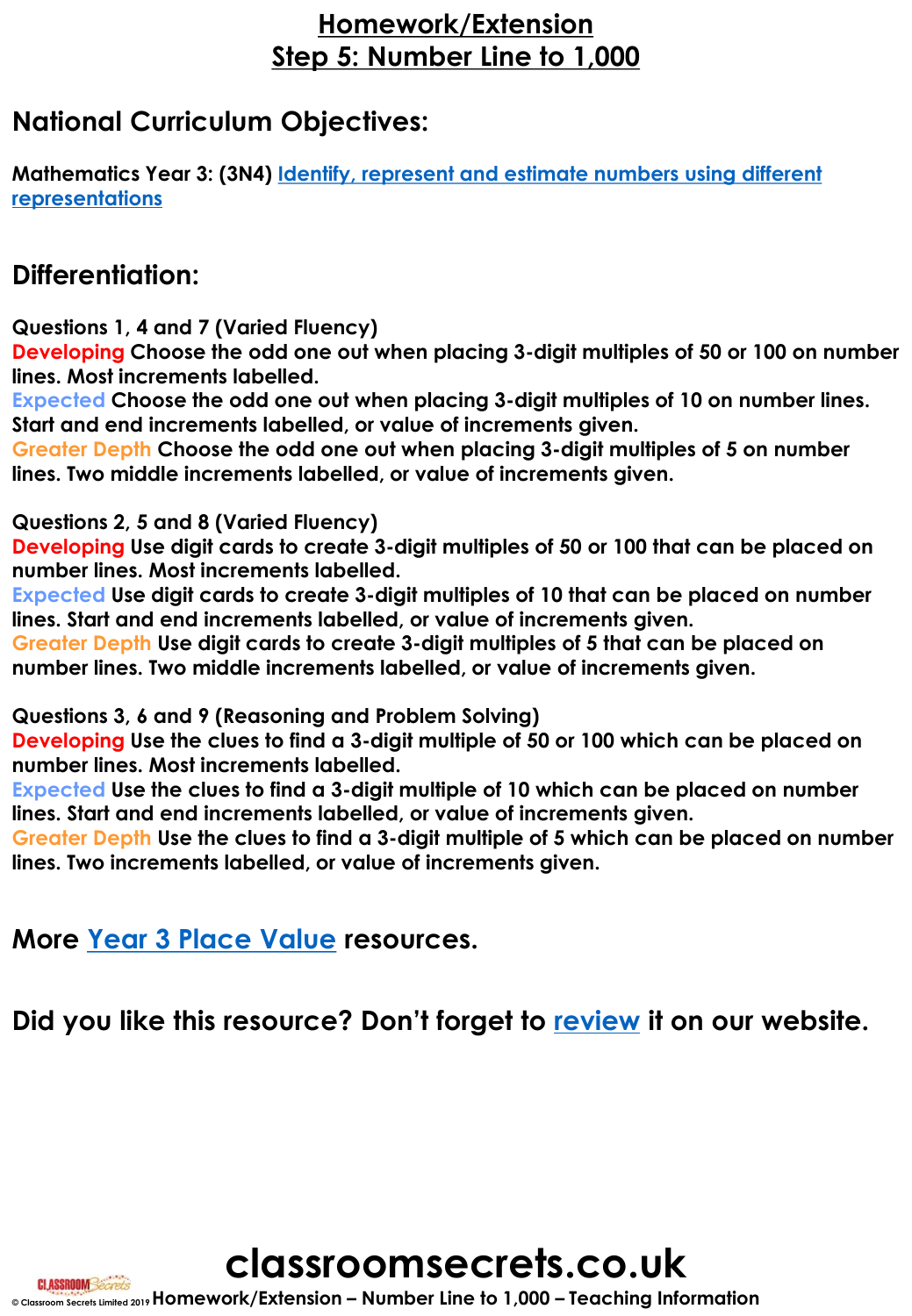## **Number Line to 1,000**



# **classroomsecrets.co.uk**

**© Classroom Secrets Limited 2019 Homework/Extension – Number Line to 1,000 – Year 3 Developing**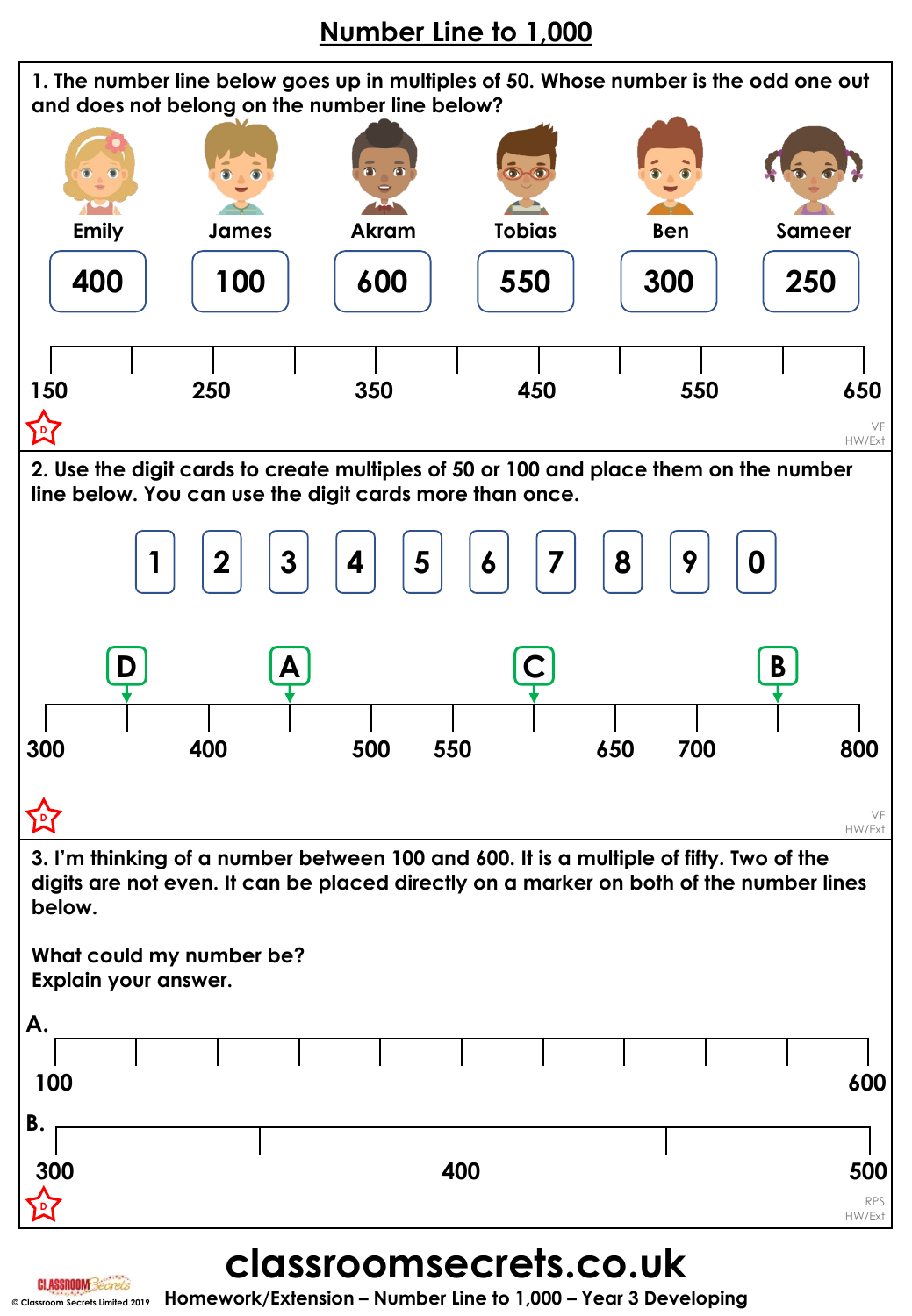## **Number Line to 1,000**



**classroomsecrets.co.uk**

**© Classroom Secrets Limited 2019 Homework/Extension – Number Line to 1,000 – Year 3 Expected**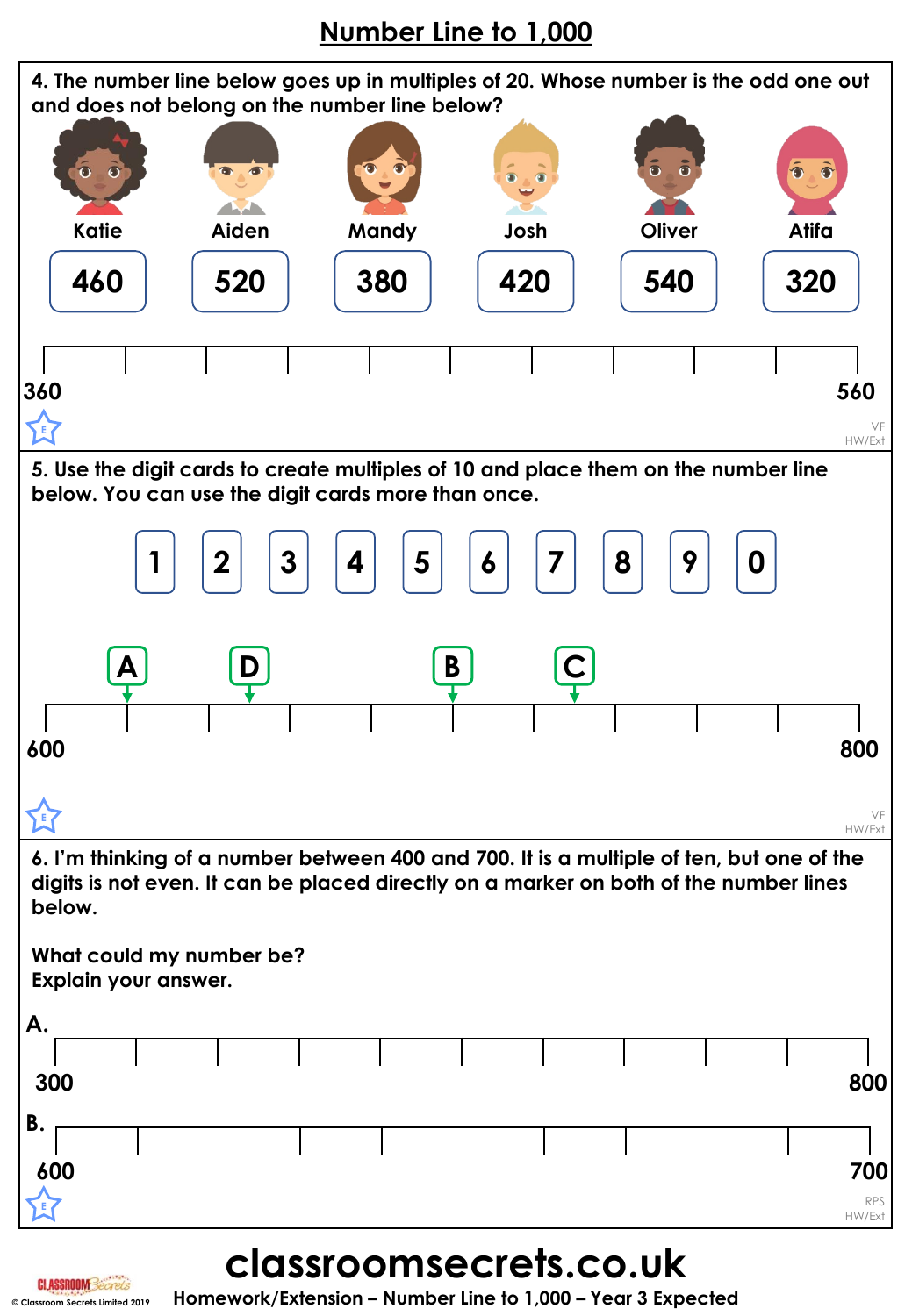## **Number Line to 1,000**

**7. The number line below goes up in multiples of twenty. Whose number is the odd one out and does not belong on the number line below?**



**8. Use the digit cards to create multiples of 5 and place them on the number line below. You can use the digit cards more than once.**



**9. I'm thinking of a number between 100 and 1,000. It is a multiple of five, and has no even digits. It can be placed directly on the same marker on both of the number lines below.** 

**What could my number be? Explain your answer.** 



# **classroomsecrets.co.uk**

**© Classroom Secrets Limited 2019Homework/Extension – Number Line to 1,000 – Year 3 Greater Depth**